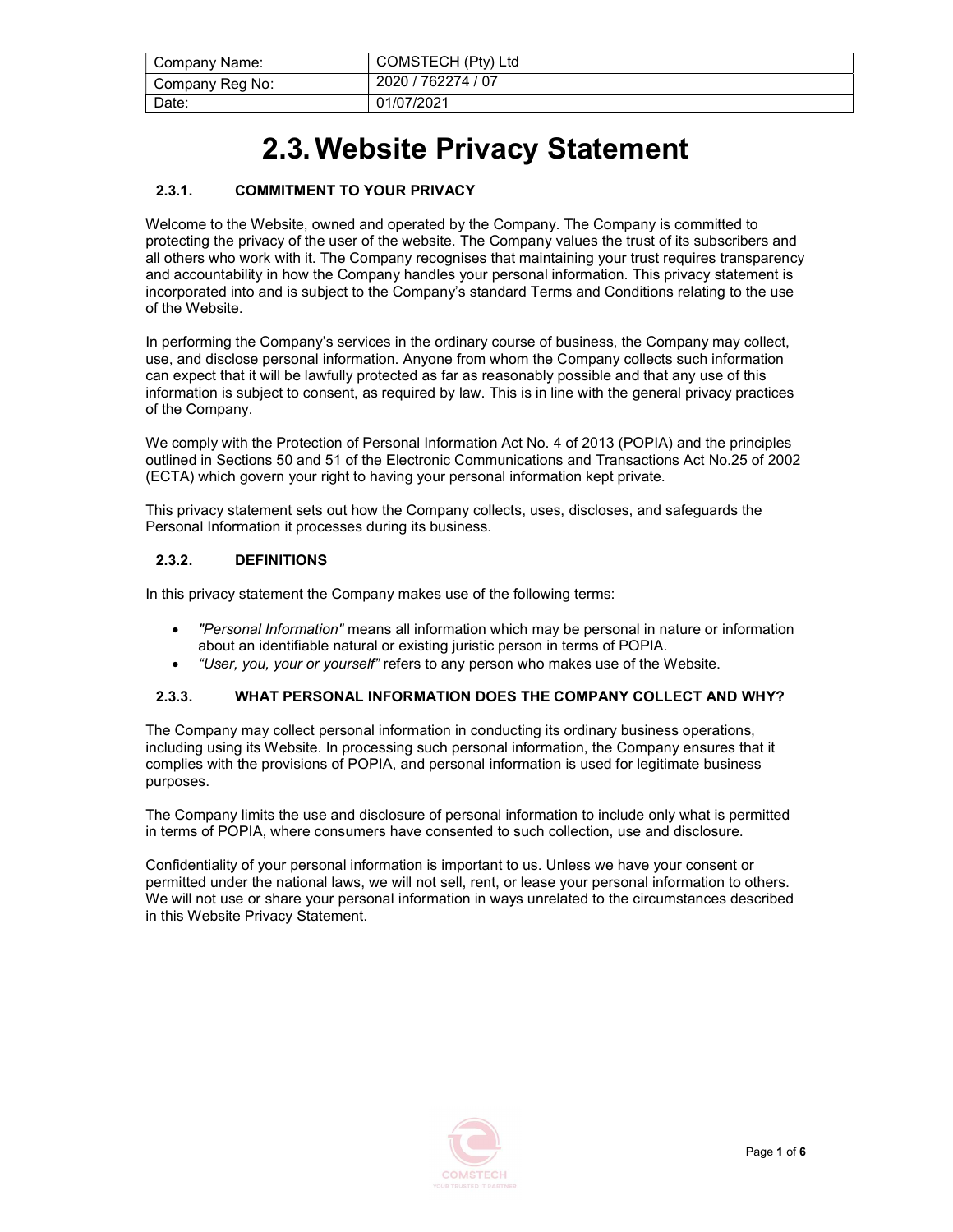| Company Name:   | COMSTECH (Pty) Ltd |
|-----------------|--------------------|
| Company Reg No: | 2020 / 762274 / 07 |
| Date:           | 01/07/2021         |

# 2.3.4. OBTAINING CONSENT

The Company does not, except where otherwise permitted by law, collect, use, or disclose your personal information without your consent.

## 2.3.5. USE AND DISCLOSURE OF PERSONAL INFORMATION

The Company operates its Website, and conducts its business in general, in accordance with South African legislation. The Company considers it imperative to protect the privacy interests of data subjects. If the Company sends personal information outside of South Africa (including if such information is hosted offshore), the Company will ensure that it takes all reasonable steps to ensure that it complies with all applicable laws in this regard, including POPIA.

Unless permitted under the law or your consent is obtained, the Company will not transfer your personal information outside the Republic of South Africa.

# 2.3.6. RETENTION OF PERSONAL INFORMATION

All personal information retained on the Company's database, including such information obtained using the Website, is in accordance with the retention provisions set out in the laws and regulations of South Africa, including those set out in POPIA.

We retain your personal information for as long as reasonably necessary to fulfil the purpose for which it was collected and to comply with laws and your consent to such purpose, remains valid after termination of our relationship with you.

## 2.3.7. YOUR RIGHTS IN RELATION TO YOUR PERSONAL INFORMATION

It is important to note that you have rights in relation to your personal information. You have the right to contact the Company at any time to ask the Company to:

- Confirm that it holds your personal information.
- Provide you access to any records containing your personal information or a description of the personal information that the Company hold about you.
- Confirm the identity or categories of third parties who have had, or currently have, access to your personal information.

The Company aims to ensure that your personal information is accurately recorded. To be able to achieve this, we adhere to processes that help ensure and maintain data accuracy. We provide individuals with reasonable access to review and correct their personal information. The Company's contact information is as set out on the Contact Us page of this Website.

When you make a request regarding your personal information, the Company will take reasonable steps to confirm your identity. There may be times when the Company cannot grant access to your personal information, including where granting you access would interfere with the privacy of others, or result in a breach of confidentiality. The Company will always provide you with reasons if this is the case.

If you are of the view that any personal information that the Company holds about you is incorrect, including that it is inaccurate, irrelevant, outdated, incomplete, or misleading, you can ask the Company to correct it. If you believe that any personal information that the Company holds about you is excessive or has been unlawfully obtained, you can ask the Company to destroy or delete it. You may do the same if you think that the Company has retained if for longer than necessary, given the purpose.

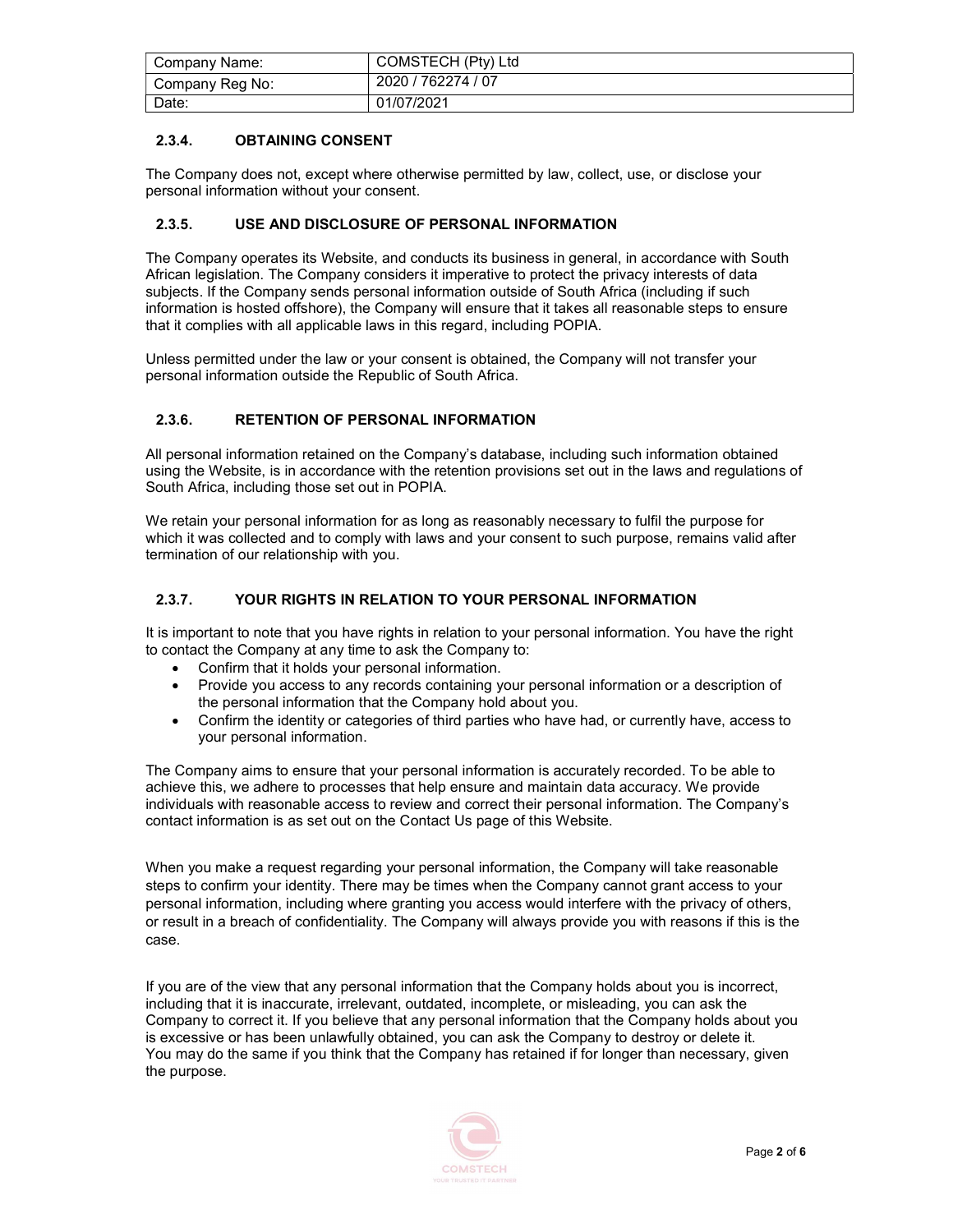| Company Name:   | COMSTECH (Pty) Ltd |
|-----------------|--------------------|
| Company Reg No: | 2020 / 762274 / 07 |
| Date:           | 01/07/2021         |

It is important, however, to understand that if you withdraw your consent for the Company to use some of your personal information, it may affect the quality and level of service that the Company can provide to you.

When you contact the Company, please let us know your name, address, any email address you have provided and a description of the circumstances under which you provided the data. We will make reasonable efforts to incorporate as soon as practicable the changes in personal information that we maintain.

You have the right to lodge a complaint to the Information Regulator:

- By e-mail: inforeg@justice.gov.za
- To the following postal address: SALU Building, 316 Thabo Sehume Street, Pretoria.
- By telephone: 012 406 4818
- By Fax: 086 500 3351.

#### 2.3.8. SECURITY

The Company takes security and the protection of personal information seriously. We maintain physical, technical, and organisational safeguards to protect any data that we collect. We have adopted procedures to secure storage of personal information and are committed to working with our data suppliers to protect the security of personal information during any transfer to or from us.

We have also instituted safeguards to identify and help prevent the fraudulent use of personal information. Your personal information is only accessible to those employees, agents, or contractors for business purposes and on a strictly need-to-know basis. For security purposes we then move all the personal information that we collect or obtain about you, to an environment on our network that has controls in place to limit access to and secure the data.

On the Website, we take precautions to secure your personal information. If we ask you to provide your personal information, we will do so through a web page that uses the industry standard secure transport protocol. This protocol provides security for your information by encrypting it as it travels from your computer to our computer.

To protect your privacy and security, we will also take reasonable steps to verify your identity before granting access to or making alterations to data we maintain.

The Company has adopted a security model to protect your personal information that complies with generally accepted information security practices and procedures. As part of the Company's security systems, the Company has implemented fire-wall technology, password controls, encryption processes and antivirus software. This is in addition to as the physical security measures adopted by the Company to ensure that it takes all reasonable technical and organisational measures to prevent loss of damage to, or unauthorised destruction of personal information, and unlawful access to or processing of personal information. The Company has a security policy in place that every employee, and supplier of the Company must adhere to.

#### 2.3.9. CHILDREN'S PRIVACY

The Company defines children as individuals under the age of 18. This Website is not intended for the use of children, and we do not intend to collect information about children through the Website. This Company does not knowingly collect information from children under the age of 18 and our Website

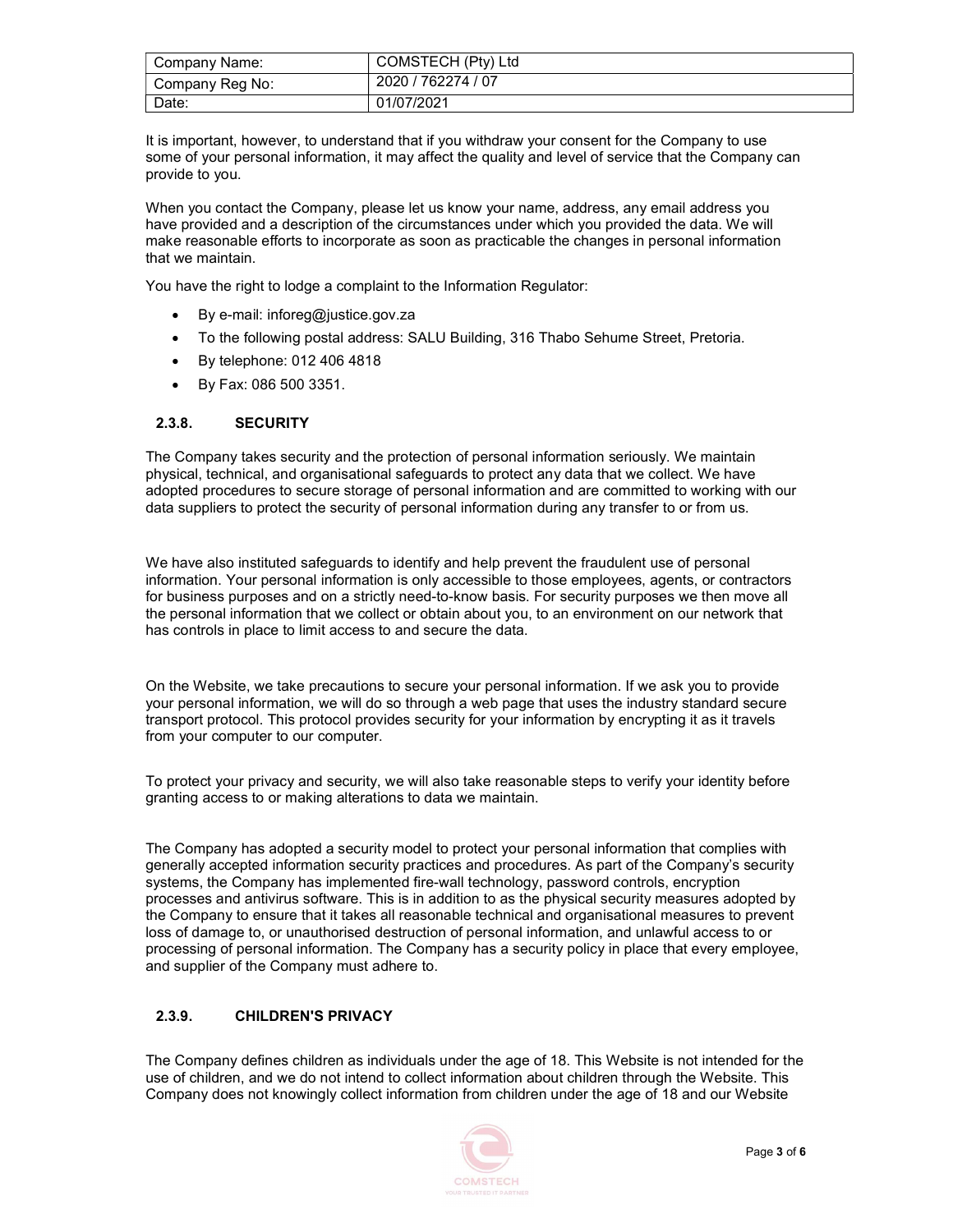| Company Name:   | COMSTECH (Pty) Ltd |
|-----------------|--------------------|
| Company Reg No: | 2020 / 762274 / 07 |
| Date:           | 01/07/2021         |

do not target children under 18. We encourage parents and guardians to take an active role in their children's online activities and interests.

You must be at least 18 to access or use any products or services through the Website or become a subscriber of any program entitled to subscription benefits.

#### 2.3.10. COOKIES

The Website uses cookies in a limited way. Cookies are small files containing information that a Website uses to track a visit by a user. The Company uses session cookies to better understand how the Website is used by users to improve the performance of the Website for users.

A cookie is also set on your computer to allow the Company to recognize you whenever you visit and collect information, like the pages you visit and the preferences you choose. We use the information we collect for statistical purposes and to study how the Website is used so that we may improve and enhance your experience on the Website. No personal information is stored in cookies.

It is possible for you not to accept our cookies while using Website by setting the preference in your web browser.

If you would like more information about cookies, you can visit: http://www.cookiecentral.com/n\_cookie\_faq.htm.

# 2.3.11. THIRD-PARTY WEBSITES

The Company Website may offer links to third-party websites, including payment gateways for credit card payment. You should be aware that operators of linked websites may also collect your personal information (including information generated using cookies) when you link to their websites. If you follow a link to any of these websites, it is important to note that these websites have their own terms of use and privacy policies and that the Company does not accept any responsibility or liability for them.

As the Company is not responsible for any representations, information, warranties, or content on any website of any third-party. The Company does not exercise control over third-parties' privacy policies. The Company is not responsible for how such parties collect, use, or disclose your information. It is important for you to familiarize yourself with their privacy policies before providing them with your personal information.

The Company may use Google Analytics or other similar analytical tools to obtain information collected to display, optimise, and personalise advertisements and customer experience on our Website. To determine which advertisements you may find useful, and to personalise your experience on the Website.

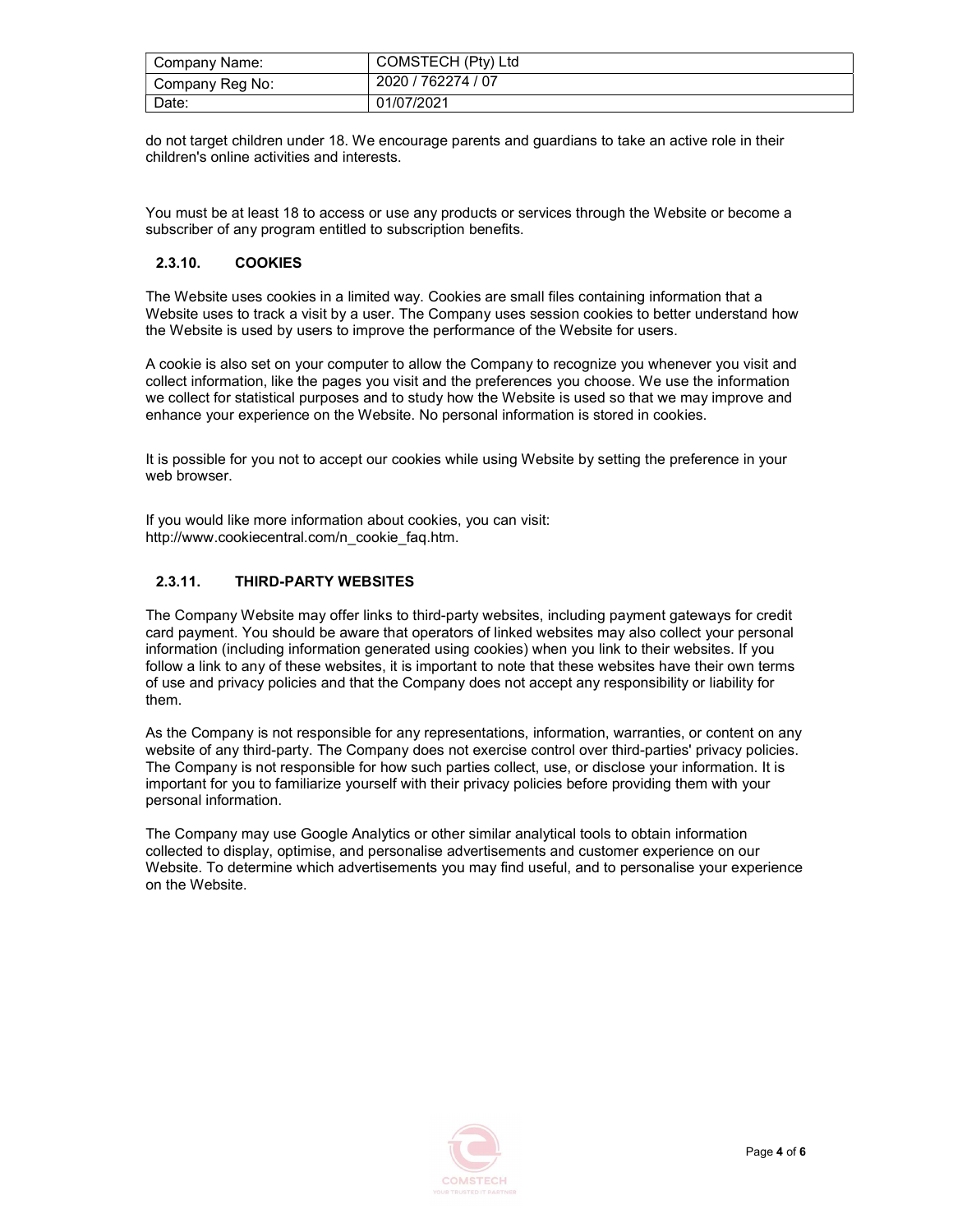| Company Name:   | COMSTECH (Pty) Ltd |
|-----------------|--------------------|
| Company Reg No: | 2020 / 762274 / 07 |
| Date:           | 01/07/2021         |

# 2.3.12. MARKETING

With your consent, the Company may use your personal information to promote and market additional products, services, and special offers from us or our affiliates that may be of interest to you. When you visit the Website, we may ask you if you want to sign-up to receive information and promotional offers and its marketing partners.

If you decide to register for emails, you may opt-out from receiving such communications, at any time. If you wish to opt-out, please contact us as per the details provided on the Contact Us page. If you do not provide us your consent, some features in our Website may not be available to you.

We will use your personal information for the direct marketing purpose only if you give your consent to us or it is permitted by the laws.

In case you no longer want to receive this news or information, you may opt-out of receiving such by responding to the newsletter and asking to be unsubscribed or calling the Company and asking to be taken off the list.

## 2.3.13. UPDATING OF PRIVACY POLICY

Our compliance with this Website Privacy Statement will be monitored on a regular basis. The Company reserves the right to modify this Website Privacy Statement with or without notice. The Website Privacy Statement posted at any time via the Website shall be deemed to be the Website Privacy Statement then in effect. You therefore agree and undertake to review the Website Privacy Statement whenever you visit the Website.

## 2.3.14. CONTACT INFORMATION

Questions, concerns, or complaints related to this Website Privacy Statement or the Company's treatment of personal information should be directed to the email address as per the Website Contact Us page.

# 2.3.15. INTERNAL DOCUMENT APPROVAL

| <b>Information Officer Name</b> | Signature    | Date       |
|---------------------------------|--------------|------------|
| Adele van Niekerk               | ACvanNiekerk | 01/07/2021 |
|                                 |              |            |
|                                 |              |            |